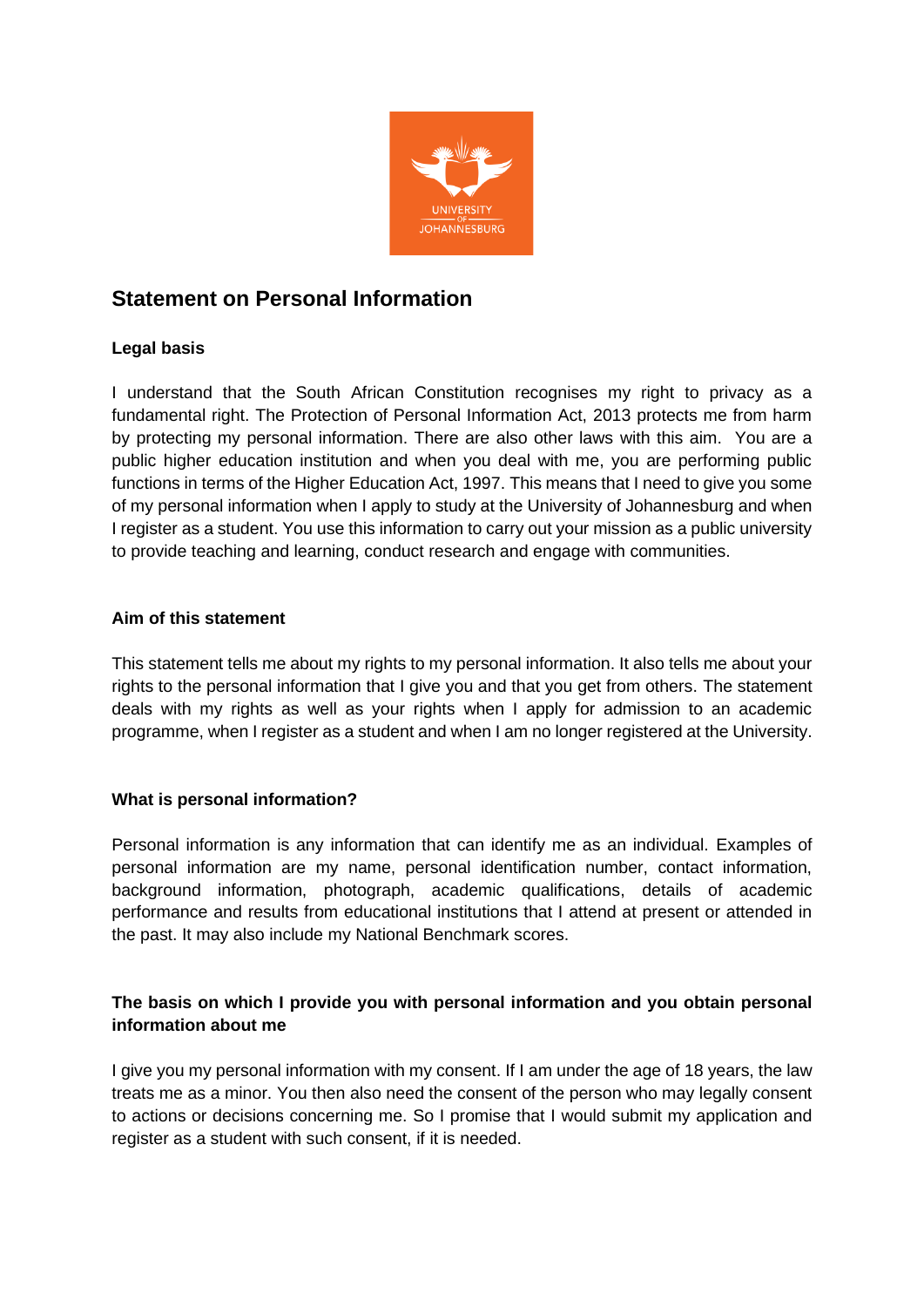I give you my personal information voluntarily. I understand that you must have my personal information to process my application and to provide education to me when I register as a student. I also understand that you cannot deal with my application or provide education to me if I do not give you the personal information you need.

I also consent that you may obtain personal information that you need to consider my application and to provide education to me from others (for example, the Department of Basic Education, other educational institutions and the department of Home Affairs). When you obtain information from others, you will need to provide them with some of my personal information. I consent and agree to this.

# **Your purposes for processing my personal information**

- You need to consider my personal information when you determine whether I meet the selection and admission requirements to study at your University.
- When I register as a student, you need my personal information to provide education to me and carry out the academic administration relating to the programme for which I register. You use electronic learning platforms to provide a range of learning options. This may include from time to time platforms like Blackboard Collaborate, Zoom, Microsoft Teams, YouTube and WhatsApp. Since it is voluntary for me to share video, audio and text on these platforms, the privacy risk for me is limited. You collect analysis data when I use these platforms to improve your services to students and in the interest of my academic progress and support.
- When I graduate, you need my personal information to keep in contact with me as an alumnus and to verify that I have obtained the qualifications or have undertaken the studies that I represent to others I have obtained from you or undertaken with you.
- You need my personal information when your records are audited and when you carry out your statutory reporting duties.

# **Right to information and access**

- I have the right that you provide me with information about my personal information that you process. This statement provides me with the information I am entitled to receive.
- I may ask you to tell me whether you have personal information about me. You have to answer me free of charge.

# **Right to object**

I may object or protest that you process my personal information. You have to do what I ask. However, that will end my application and you may then not be able to provide education to me.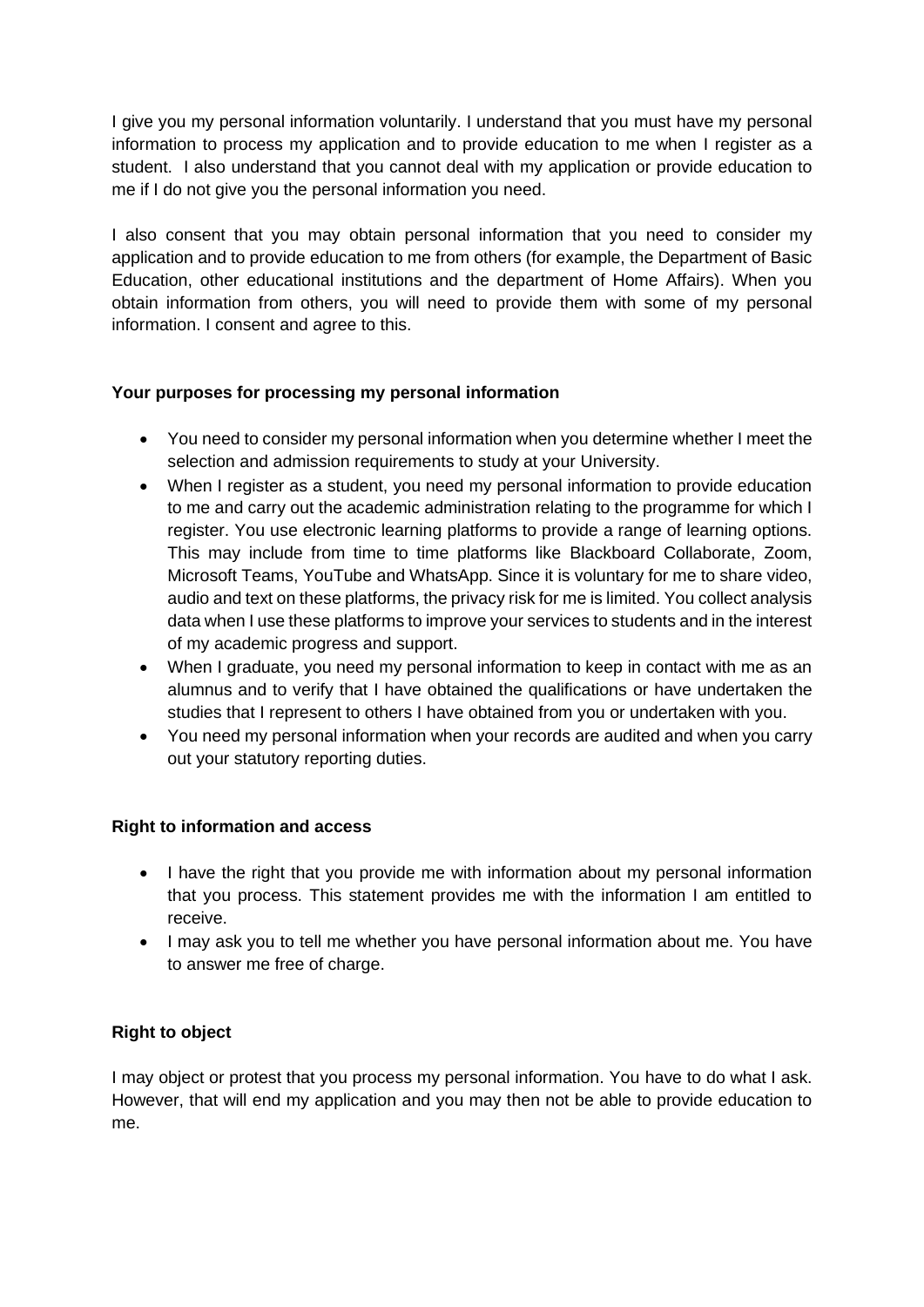### **Right to destroy, correct, delete or update**

I may ask you to destroy, correct, delete or update my personal information. I must do so by filling in Form 2 that I can find in the Regulations relating to the Protection of Personal Information, 2018. You have to do what I ask, unless the law requires you to keep the information that you have. There may also be another justifiable reason for you to keep the information. I understand that if I ask you to delete or destroy my personal information, you will no longer have the information that you need to deal with my application or to provide education to me. If this happens, it will end my application or you may not be able to provide education to me.

## **Right to complain**

I have the right to complain to the Information Regulator if I am of the view that you violate my rights regarding my personal information. The email address for lodging complaints is complaints.IR@justice.gov.za. I can visit the website of the Information Regulator (www.justice.gov.za/inforeg) for further contact details of the Information Regulator and information regarding complaints.

# **Specific instances where you share my personal information with others**

- You share my personal information when the law requires you to do so, for example for purposes of the national learner database maintained by the Department of Higher Education.
- You share my personal information when it is in the interest of my academic progress or support, for example in communication with my parents, guardians or bursary sponsors.
- You share my name and contact details with your Alumni Office and to potential employers when employment opportunities arise.

## **How long do you keep my personal information?**

You will generally retain my personal information in accordance with your archive rules. But I understand that since the aim of my studies will be to obtain a qualification from a public university that will benefit me for life, you need to retain certain of my personal information indefinitely.

## **Information Officer**

Queries regarding the above may be directed to the Director of Corporate Governance, Ms Lee-Anne Govender on [lee-anneg@uj.ac.za](mailto:lee-anneg@uj.ac.za)

#### **Other instruments**